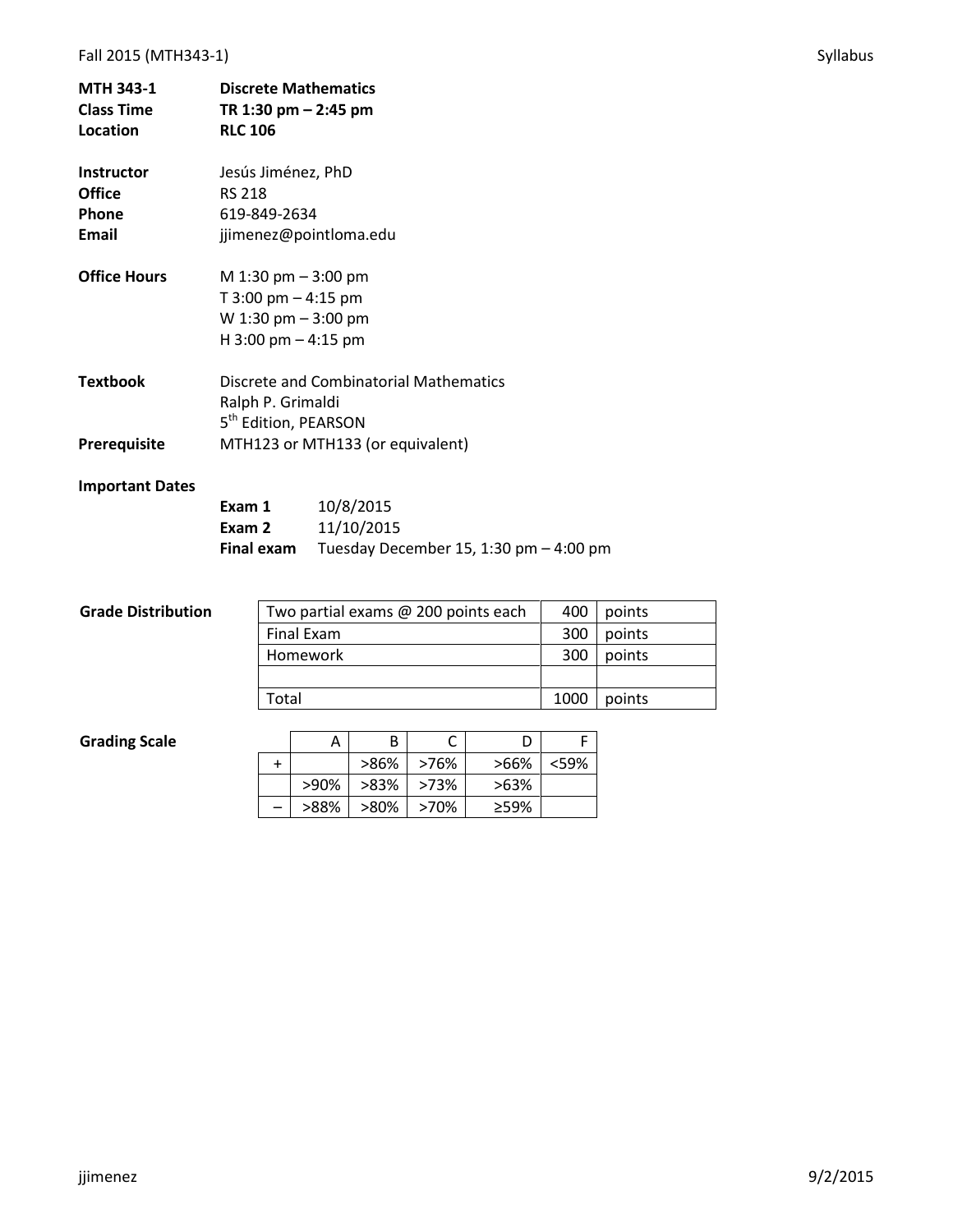### **Course Description:**

This course is a study of discrete mathematics. Topics covered include sets, functions, propositional logic, witching theory, graph theory, induction, proof by contradiction, combinatorics and probability.

### **Course Objectives:**

This course is a blend of computational and theoretical mathematics. The goals for the course are:

- 1. To introduce the student to the topics and techniques of discrete methods and combinatorial reasoning (calculus is the study of continuous functions as opposed to discrete functions).
- 2. To expand the student's methods of inquiry and exploration.
- 3. To present an adequate survey of discrete mathematics for computer science, physics, engineering and mathematics to prepare student for coursework in their discipline.

### **Learning Outcomes for this Course:**

- 1. Students will be able to write proofs.
- 2. Students will be able to demonstrate facility with algebraic structures.
- 3. Students will be able to apply their mathematical knowledge to solve problems.
- 4. Students will use the theory of algorithms and computation to solve problems.

#### **Attendance:**

Attendance is expected at each class session. In the event of an absence you are responsible for the material covered in class and the assignments given that day.

Regular and punctual attendance at all classes in which a student is registered is considered essential to optimum academic achievement. Therefore, regular attendance and participation in each course are minimal requirements to be met. There are no allowed or excused absences except when absences are necessitated by certain university-sponsored activities and are approved in writing by the Provost. Whenever the number of accumulated absences in a class, for any cause, exceeds ten percent of the total number of class meetings, the faculty member has the option of filing a written report to the Vice Provost for Academic Administration which may result in deenrollment, pending any resolution of the excessive absences between the faculty member and the student…If the date of de-enrollment is past the last date to withdraw from a class, the student will be assigned a grade of W or WF (no grade). There are no refunds for courses where a de-enrollment was processed." (see catalog for full text)

#### **Class Enrollment:**

It is the student's responsibility to maintain his/her class schedule. Should the need arise to drop this course (personal emergencies, poor performance, etc.), the student has the responsibility to follow through (provided the drop date meets the stated calendar deadline established by the university), not the instructor. Simply ceasing to attend this course or failing to follow through to arrange for a change of registration (drop/add) may easily result in a grade of F on the official transcript.

#### **Academic Accommodations:**

While all students are expected to meet the minimum academic standards for completion of this course as established by the instructor, students with disabilities may require academic accommodations. At Point Loma Nazarene University, students requesting academic accommodations must file documentation with the Disability Resource Center (DRC), located in the Bond Academic Center. Once the student files documentation, the Disability Resource Center will contact the student's instructors and provide written recommendations for reasonable and appropriate accommodations to meet the individual needs of the student. This policy assists the university in its commitment to full compliance with Section 504 of the Rehabilitation Act of 1973, the Americans with Disabilities (ADA) Act of 1990, and ADA Amendments Act of 2008, all of which prohibit discrimination against students with disabilities and guarantees all qualified students equal access to and benefits of PLNU programs and activities.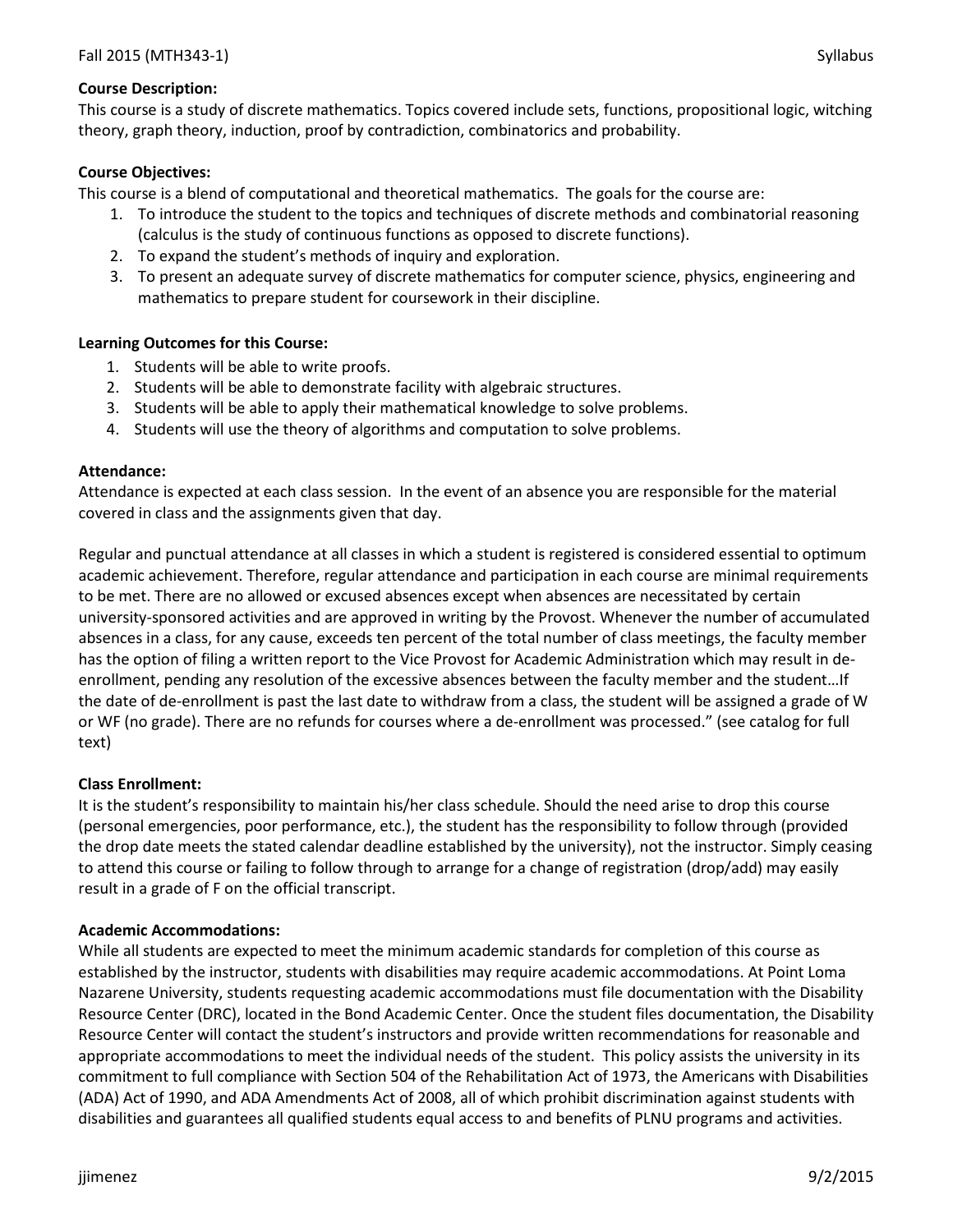Students with learning disabilities who may need accommodations should discuss options with the instructor during the first two weeks of class.

### **Academic Honesty:**

The Point Loma Nazarene University community holds the highest standards of honesty and integrity in all aspects of university life. Academic honesty and integrity are strong values among faculty and students alike. Any violation of the university's commitment is a serious affront to the very nature of Point Loma's mission and purpose.

Academic dishonesty is the act of presenting information, ideas, and/or concepts as one's own when in reality they are the results of another person's creativity and effort. Such acts include plagiarism, copying of class assignments, and copying or other fraudulent behavior on examinations. For more details on PLNU's policy go to: [http://www.pointloma.edu/experience/academics/catalogs/undergraduate-catalog/point-loma](http://www.pointloma.edu/experience/academics/catalogs/undergraduate-catalog/point-loma-education/academic-policies)[education/academic-policies](http://www.pointloma.edu/experience/academics/catalogs/undergraduate-catalog/point-loma-education/academic-policies)

A student who is caught cheating on any item of work will receive a zero on that item and may receive an "F" for the semester. See the PLNU Catalog for a further explanation of the PLNU procedures for academic dishonesty.

### **Grading:**

Grades for the course will be based on **homework (30%)**, **three exams (20% each; total of 40 %)**, and a **final exam (30%).**

### **Homework (30%):**

Homework will be assigned every class meeting. A homework assignment is late if it is not received at the start of class on the due date (usually the following Thursday). No late homework will be accepted; **however the two lowest homework scores will be dropped**. Please be sure that your homework is stapled together and the problems are in order. Homework will be scored on a combination of completeness and correctness. A random selection (the same for all people) of the problems will be graded on any homework assignment.

# **Tests (20% each) and Final Exam (30%):**

Tests and the Final Exam will include problems and questions over material assigned in the text, readings and handouts, as well as material presented in class.

No examination shall be missed without prior consent by me or a well-documented emergency beyond your control. A score of zero will be assigned for an examination that is missed without prior consent or a welldocumented emergency beyond your control. The examination schedule is included in the daily schedule. I do not intend to accept excuses such as poor communication with parents, benefactors, sport team sponsors and/or travel agents.

# **Final Exam: Date and Time**

The final exam date and time is set by the university at the beginning of the semester and may not be changed by the instructor. Only in the case that a student is required to take three exams during the same day of finals week is an instructor authorized to change the exam date and time for that particular student.

# Please note: **The Final Exam is COMPREHENSIVE.**

# **Tuesday, December 15 (1:30 p.m. - 4:00 p.m.)**

# **Cell Phones:**

Turn off any cell phone, pager or things that make noise while you are in class. Also, do not text or work on other classes while in class -to do so is disrespectful to me and your classmates.